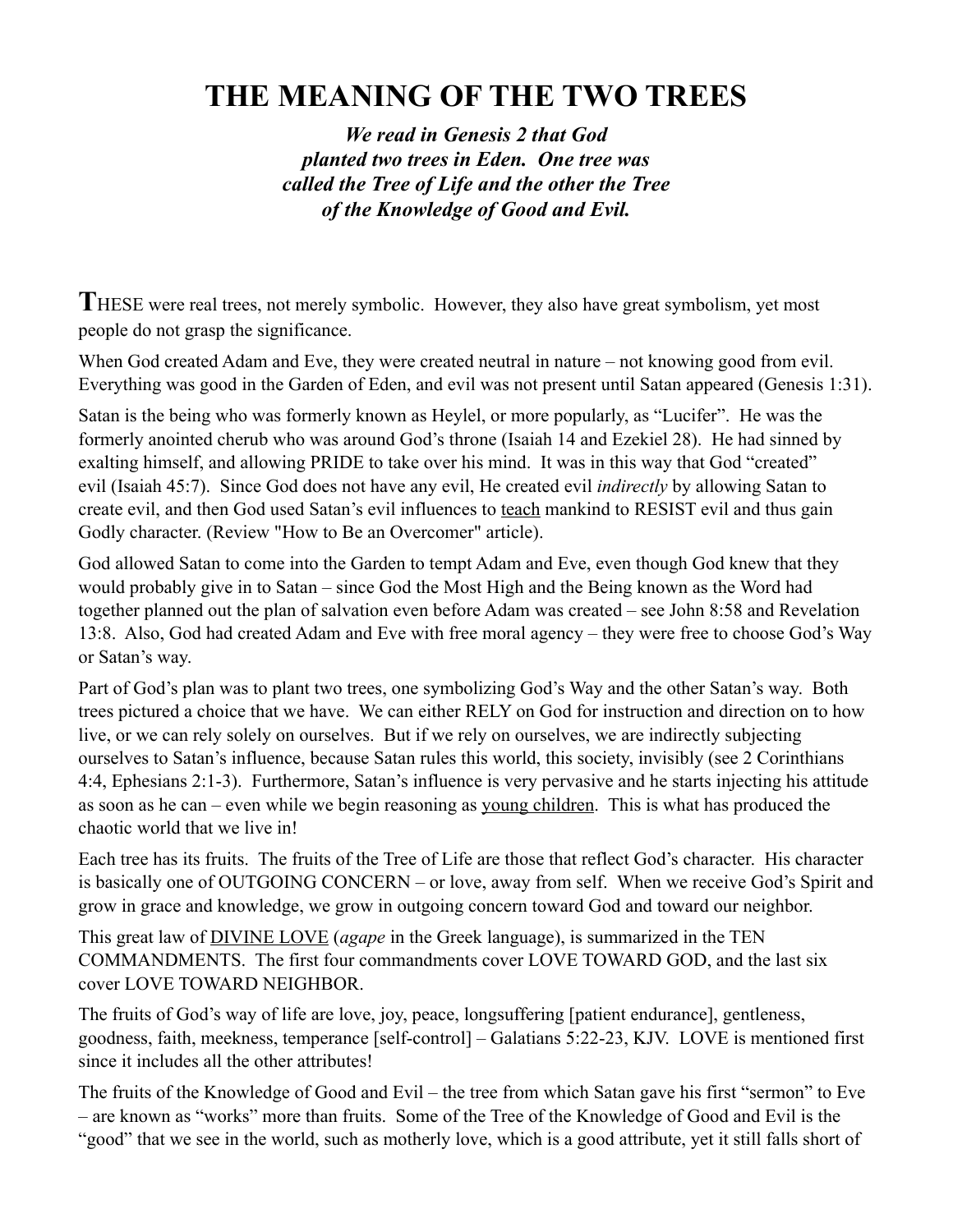the love of God because it is limited to the members of one's immediate family. The Tree of the Knowledge of Good and Evil is what Daniel had to experience in Babylon. Not all that was in Babylon was bad. They knew scientific facts that were good in themselves, e.g., the knowledge of mathematics. The discipline of mathematics is of and by itself a good thing, because there are no philosophies that enter into it. However, if you study Social Sciences in school, then the philosophies of Satan enter into that subject.

Understanding what the Tree of the Knowledge of Good and Evil symbolizes helps us to see that this world's system or society is "a mixed bag," containing both good and bad. This is why some things that individuals or nations do can be "good," while other projects or actions can be undeniably atrocious or evil. Such is the world we live in. More than 2,500 years ago, God told Daniel that those who are wise would understand this (Daniel 12:10).

Galatians 5:19: "Now the works of the flesh [the evil portion of the Tree of the Knowledge of Good and Evil] are manifest, which are these; Adultery, fornication, uncleanness, lasciviousness,

5:20: "Idolatry, witchcraft, hatred, variance, emulations, wrath, strife, seditions, heresies,

5:21: "Envyings, murders, drunkenness, revellings, and such like: of the which I tell you before, as I have also told you in time past, that they which do such things shall not inherit the kingdom of God."

Notice that all these "works" go against the Ten Commandments!

Much of this can be seen at "Carnival" in Brazil, which came from the bacchanalia of the Greeks and Romans.

If one practices these works of the flesh, and remains without repentance, one will NOT be in the Kingdom of God!!

The AMPLIFIED BIBLE of verses 19-21 help clarify:

Here is how the Amplified Bible renders those verses:

"Immorality, impurity, indecency; idolatry, sorcery, enmity, strife, jealousy, anger (ill temper), selfishness, divisions (dissensions); party spirit (factions, sects with peculiar opinions, heresies); envy, drunkenness, carousing, and the like …"

Comparing these to the King James text, here are the equivalent synonyms that the Amplified supplies, which match some of the choices given by concordances:

## **KJV Synonyms**:

- hatred  $=$  enmity
- variance  $=$  strife
- emulations  $=$  jealousy
- wrath  $=$  anger, ill-temper
- seditions = party spirit (factions, sects with peculiar opinions), heresies, RIVALRY

It is from this word sedition that we can arrive at the equivalent synonym of RIVALRY.

Rivalry is the competitive spirit that produces strife, party spirit (politics!). RIVALRY is one of the fruits of the flesh.

Rivalry is included in the words VARIANCE, EMULATIONS, SEDITIONS, ENVYINGS. We can find out these meanings by checking the original Greek.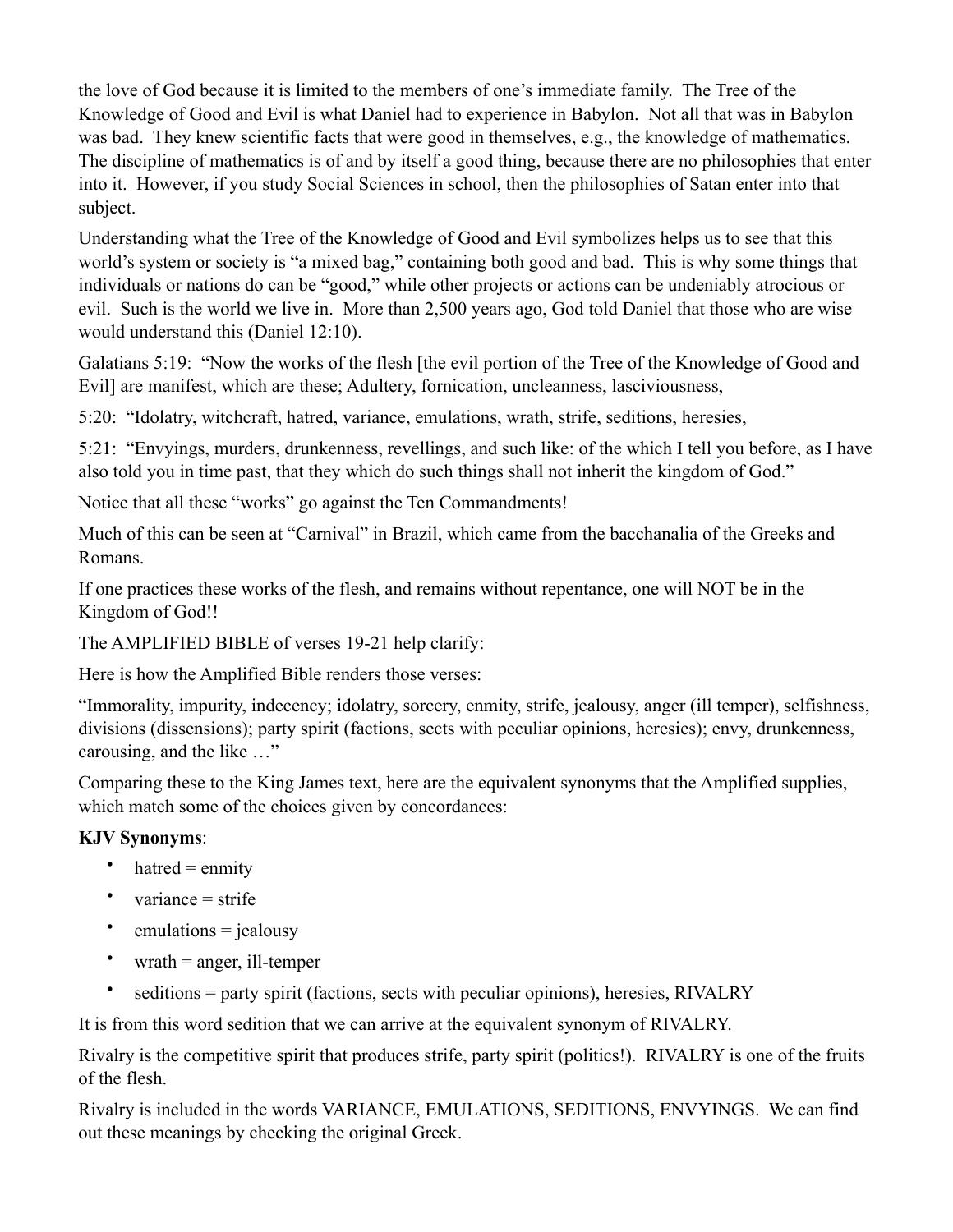Hence, among the disciples, each one was "out for number one" while they were unconverted. See Matthew 20:20-28.

In our day we have seen well-known "pioneers" of the Work of God enter into rivalry. After the breakup of the Worldwide Church of God due to apostasy, we saw break-offs of leading men, each wanting to carve out a corner of the scattering/splintering of the Church, to draw disciples after themselves (Acts 20:30).

The Early Church leaders avoided this, but this did not prevent members trying to foist a following, some after Peter, some after Paul, some after Apollos, etc. Paul stated: "For it has been made clear to me, my brethren, by those of Chloe's household, that there are contentions and wrangling and FACTIONS among you" (1 Corinthians 1:11, Amplified). It was "GURU" mania in full swing! Each member wanting to follow a certain *guru* or personality (in their minds). Yes, Christ had set up teachers, but the membership wanted to put them on a pedestal.

FACTIONS are the result of RIVALRY.

When this starts to creep into a small community of believers, it must be nipped in the bud**!**

Each member must have proper respect one for another, allowing for differences in personalities and background. We must "give space" to each other without compromising the godly standards set by Christ himself. God has not called a pile of "yellow pencils," to be exactly alike, but each one is to follow after Christ.

When Christ comes to dwell in each one of us, through the work of the Holy Spirit, that does not mean we all become of one personality. Christ's personality works *within* our individual personalities.

We then adapt to each other's personalities.

That is the message of First and Second Corinthians! We are very much like the local church at Corinth in this regard.

What a warning Paul gives us in Galatians 5! He wrote: "**But if you bite and devour one another [in partisan strife], be careful that you [and your whole fellowship] are not consumed by one another**" (Galatians 5:15, Amplified).

A "fix" for this problem is for each member to be tuned in to the Vine, and the mind of Christ will lead us to be subject to Christ, and then to submit one to another – Ephesians 5:21.

Going back to the Two Trees and what they stand for, we come to understand through a study of the entire Bible and meditation that the Two Trees are depicted as TWO BASIC WAYS OF LIFE. Throughout the Bible we find these TWO OPPOSING WAYS OF LIFE being shown. We have the Way of Abel (the righteous son of Adam) and the Way of Cain (the wicked son of Adam). The Way of Cain is mentioned in Jude 11.

In Deuteronomy 30 we read of the need for mankind to make a choice between these two ways.

30:15: "See, I have set before thee this day life and good, and death and evil;

30:16: "In that I command thee this day to love the LORD thy God, to walk in his ways, and to keep his commandments and his statutes and his judgments, that thou mayest live and multiply: and the LORD thy God shall bless thee in the land whither thou goest to possess it.

30:17: "But if thine heart turn away, so that thou wilt not hear, but shalt be drawn away, and worship other gods, and serve them;